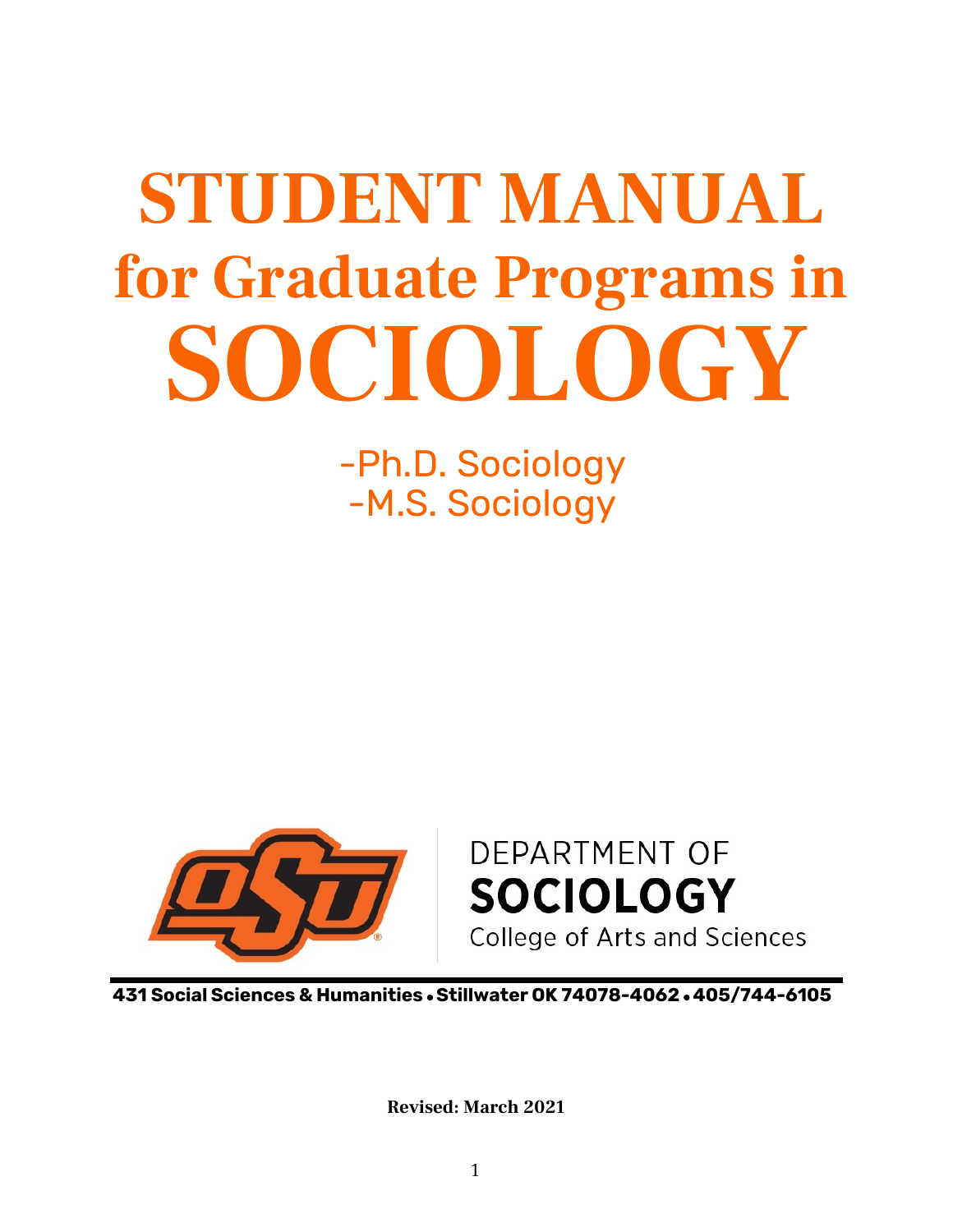# **TABLE OF CONTENTS**

# **3 Introduction**

# **4 Applying**

- **4 Application Process**
- **4 Suggestions for Applicants**
- **5 Should I apply to the M.S. or Ph.D. Program?**

# **7 Graduate Student Information**

- **7 Beginning the Program**
- **7 Departmental Assistantships**
- **8 Tuition Waivers**

## **8 Graduate Curriculum**

- **8 Overview**
- **9 Advisor and Thesis Committees**
- **9 M.S. Course Degree Requirements**
- **10 Ph.D. Course Degree Requirements**
- **10 Ph.D. Comprehensive Examinations**
- **12 M.S. Thesis & Ph.D. Dissertation**
- **12 Oral Defense**
- **13 Some Important Graduate College Policies**
- **16 Professional Engagement**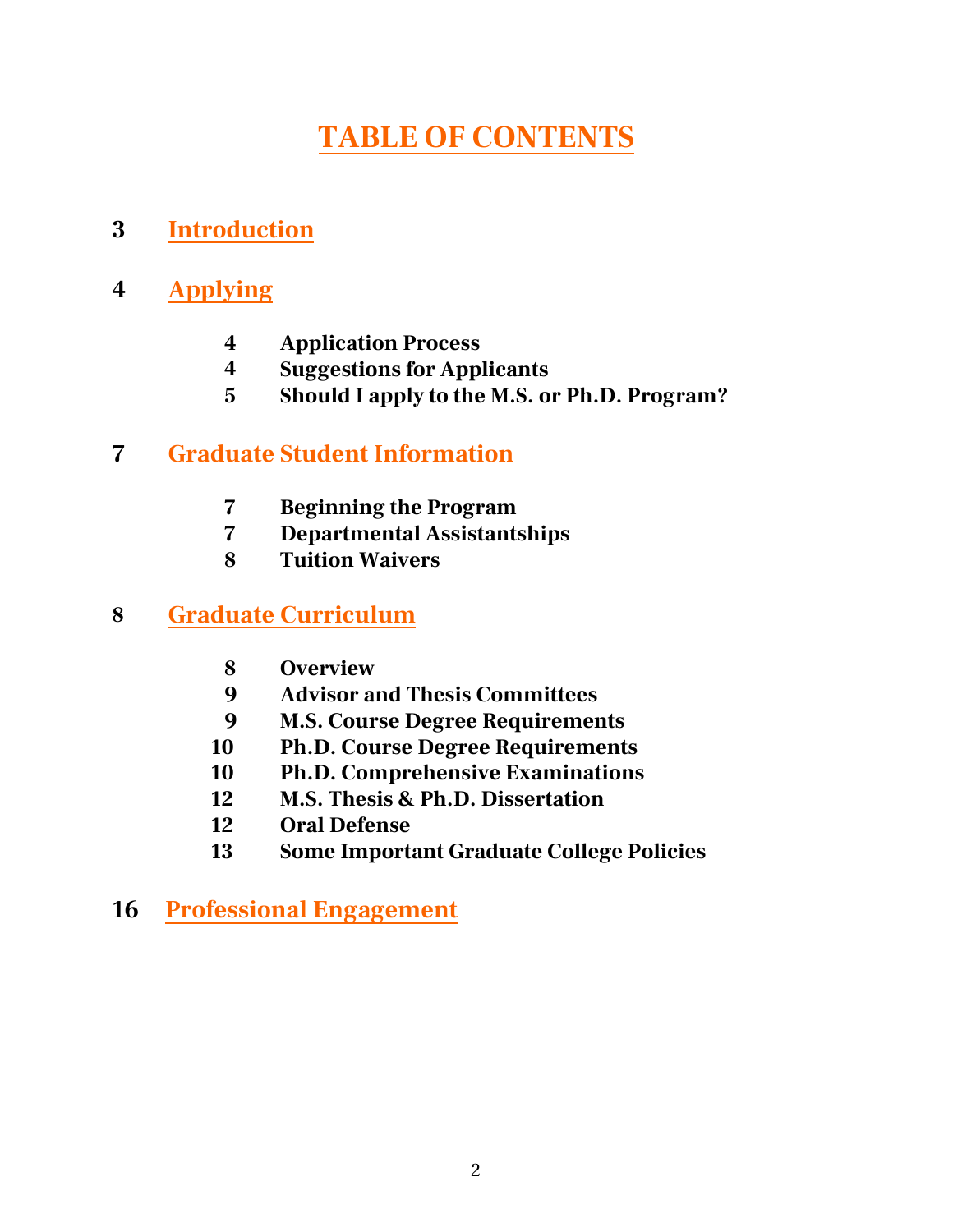# **INTRODUCTION**

## **Welcome to the Department of Sociology at Oklahoma State University!**

This student manual outlines the Sociology Department's graduate program including the application process, graduate assistantships, and graduate curriculum. If you have further questions after reviewing the manual, please contact me, Dr. Michael Long, the Department of Sociology's Graduate Program Director (see my contact information below). I will be happy to answer your questions.

The Department of Sociology at OSU offers a Master's of Science degree, and a Ph.D. degree. Both degree programs emphasize the fundamentals of sociological inquiry (i.e., theory, methods and statistics) combined with specialty areas within the field. After completing core courses, students work in specialty areas consistent with their career interests and goals. Graduate students may specialize in a combination of areas, including Crime and Deviance, Environmental Sociology, Social Inequality, Social Movements, and Social Psychology. Of course, numerous subfields exist within each area, and we encourage students to explore those subfields that have greatest relevance for their career aspirations.

As members of our department, we offer graduate students a variety of accommodations, including a fully-equipped graduate student computer lab, ample graduate student office space, and individual desktop computers with access to printers. The Sociology Department is located in Murray Hall, a newlyrefurbished building, devoted entirely to the Social Sciences.

Our program is designed for students interested in careers as professional sociologists in research, teaching, and applied settings. Many of our Ph.D. graduates are employed as teachers and researchers at colleges and universities throughout the nation. Graduates of our M.S. program often continue on to Ph.D. programs at OSU or elsewhere, while others choose applied careers in the public or private sector.

The faculty members of the department have expertise in a broad spectrum of sociology's specialty areas, including various theoretical and methodological approaches (quantitative and qualitative), all of which are blended into a balanced graduate curriculum. The department is large enough to include faculty expertise in several substantive sub-areas of sociology, yet small enough to generate intimate graduate seminars and primary relationships between faculty members and graduate students. The sociology faculty emphasize and exemplify the threefold scholarly standards of quality classroom teaching, research, and extension. They actively pursue scholarly and research activities. Individuals presently members of our faculty have received national grants, published books, contributed research articles to internationally recognized journals, and served as editors and advisory board members for national and international journals.

In short, we remain committed to producing well-educated and successful graduates. Please take a minute and check out what our program can offer you. Again, please let me know if I can assist you, or answer any questions that you might have. Thank you for your interest!

Dr. Michael Long, Graduate Program Director

Department of Sociology 431 Social Sciences & Humanities Oklahoma State University Stillwater, OK 74078-4062

Tel: 405-744-6105 Email: michael.long@okstate.edu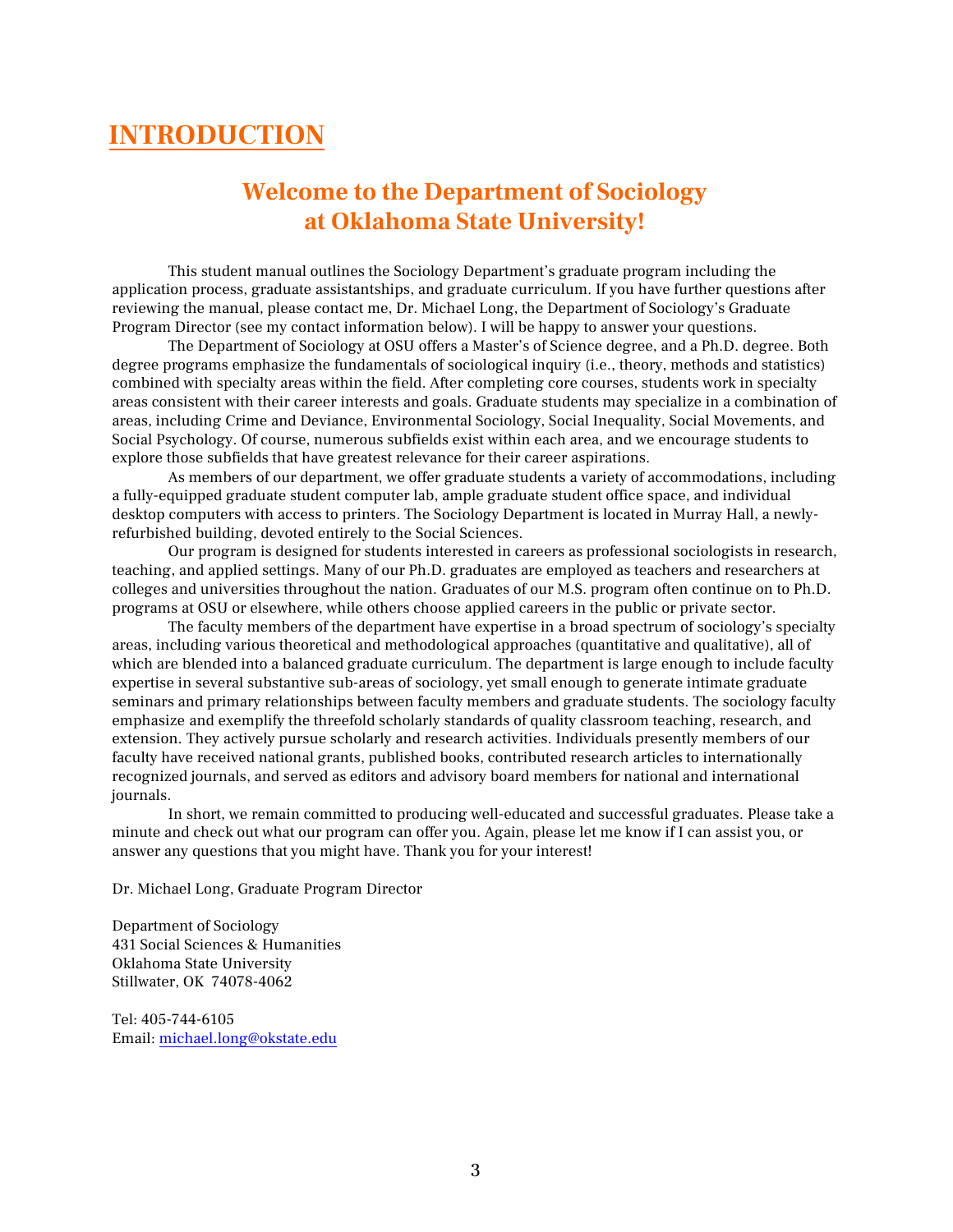# **Applying**

### **Application Process**

**OSU makes use of an online graduate application.** 

**All applicants use this link to apply to the OSU Graduate College: <https://www.applyweb.com/apply/oksugrad/>**

**Fall Admission Deadlines**: The department accepts applications completed by **February 1** for Fall Semester admission. The department has a second, final deadline of April 15 for Fall Semester admission. Please note, however, that priority for **financial assistance** is given to applicants who meet the February 1 deadline.

**Spring Admission Deadline:** The department also accepts applications completed by **October 1** for Spring Semester admission. Spring Semester applicants normally have fewer opportunities for funding since most of the department's assistantships are awarded in the Fall Semester.

**Applicant Review Policy:** The Graduate Committee will not review an application unless accompanied by all required Graduate College and department materials. Upon approval by the Graduate College, the applicant's materials will be referred to the Sociology Department. The Department of Sociology's Graduate Committee will complete a holistic evaluation of all required and optional materials submitted by the applicant for admission to the Master's or doctoral programs in sociology and reach a decision on admittance. Please note that the Sociology Department's Graduate Committee will not review partial applications, including applications that lack official and up-to-date Graduate Record Examination (GRE) scores. See the GRE website concerning the length of time that GRE scores remain valid.

Following Graduate College policy, students must enroll in the program's core courses at OSU within a year after their admission date to retain active status. A student who does not enroll within one year or who interrupts enrollment for one year must reapply to both the Graduate College and the Sociology Graduate Committee for admission. Students reapplying for admission will be subject to Department and College regulations in effect at the time of admission. For further information in this regard, the Graduate College can be contacted directly by phone at (405) 744-6368 or by email at grad-i@okstate.edu.

[If you would like mor](mailto:grad-i@okstate.edu)e information from the Graduate College, please access the Graduate College website **[http://gradcollege.okstate.edu](http://gradcollege.okstate.edu/)**.

## **Suggestions for Applicants**

When the Graduate College and the Sociology Department have received a complete application on or before the appropriate deadline, the applicant's file will be reviewed by the Graduate Committee for admission to the Graduate College and to the Sociology Graduate Program. Please note that as a policy only the Graduate College can notify applicants whether they have been accepted or denied admittance. Neither Sociology Department staff, the Sociology Graduate Committee members, nor the Sociology Graduate Director can notify applicants. Applicants who have not been notified of their status after one month (4 weeks) of the official deadline should contact OSU's Graduate College to inquire about the status of their application.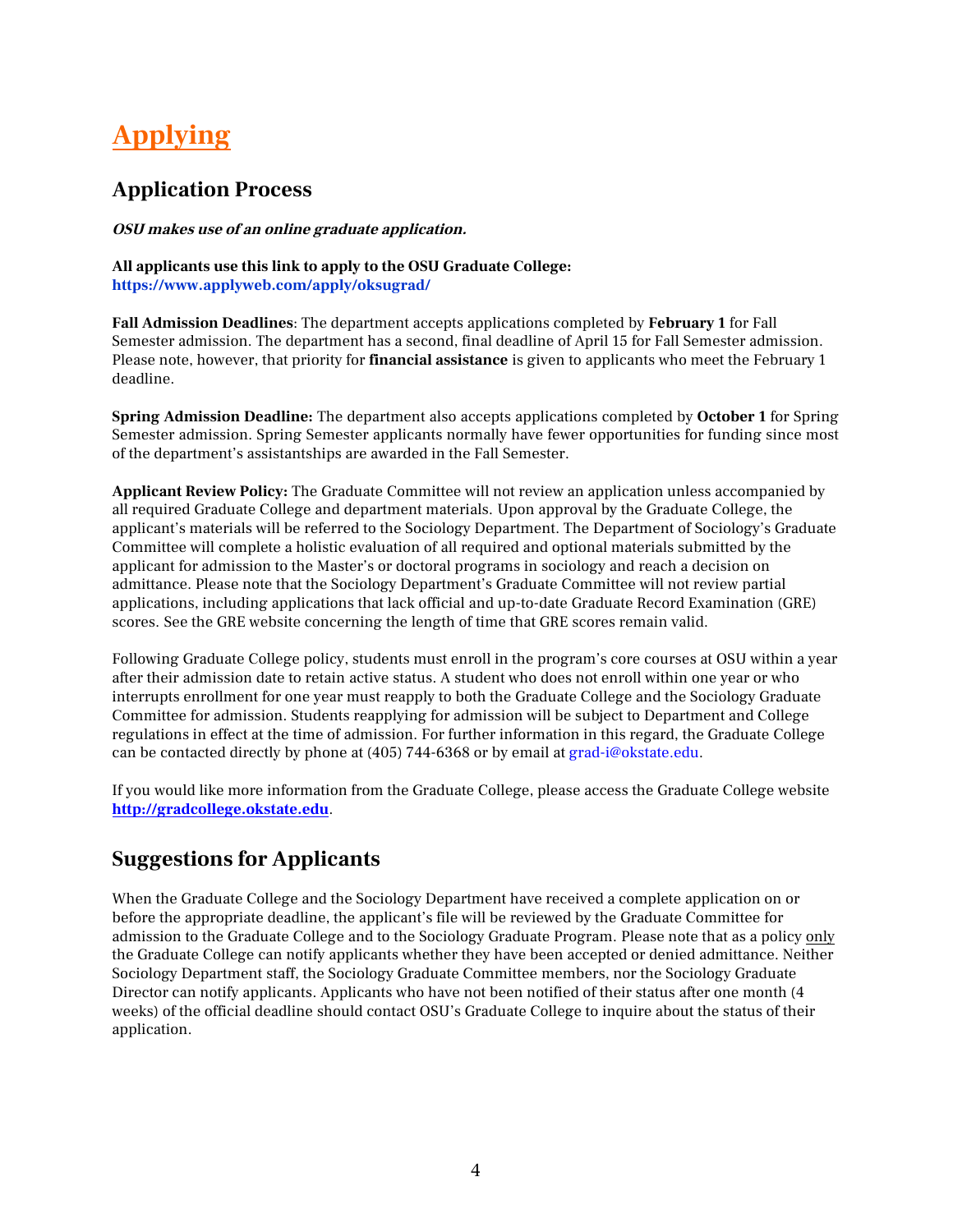The following information will be useful in helping individuals prepare their application. To increase the likelihood of a successful application, please consider the following information:

**Preparation for Graduate Studies in Sociology.** As part of its evaluation process, the Sociology Graduate Committee will consider applicants' academic preparation, particularly course work in sociology, especially in the areas of theory, research methodology, and statistics.

**Letters of Recommendation.** Three letters of recommendation are required by the Sociology Department. The on-line system requires the applicant to enter information (including confidentiality) for each professor asked to provide a letter. The system will email each professor who will upload their own letter and fill out a rating form to go with it. The most effective letters of recommendation come from full-time faculty members who have instructed the applicant in one or more university courses as an undergraduate or Master's student. Faculty instructors can best evaluate and discuss the applicant's academic abilities and achievements, and his or her potential to succeed in graduate studies. Letters of recommendation from employers, college counselors, university administrators, or other individuals who lack direct knowledge of the applicant's academic abilities are discouraged. The Graduate Committee also prefers that applicants not ask graduate student instructors to write letters on their behalf.

**Statement of Purpose.** The statement of purpose is a written essay, approximately two to three pages in length. The Graduate Committee asks applicants to describe in clear terms their educational and professional goals, background and past experiences that relate to these goals, and their rationale for pursuing graduate studies at OSU. The statement of purpose should be clear, concise, and well-organized.

### **Should I Apply to the M.S. or Ph.D. Program?**

Individuals should carefully consider whether to apply for the M.S. or Ph.D. program in Sociology at OSU. The M.S. Program is designed for individuals holding an undergraduate degree (often, but not restricted to, a B.S. or B.A. in Sociology). In contrast, the Ph.D. in Sociology, as in most disciplines, represents the highest degree conferred by our department. Although an applicant's ultimate goal may be to obtain a Ph.D., the Sociology Department's Graduate Committee requires Ph.D. applicants to first have a M.S. or M.A. degree before advancing to the Ph.D. level. Individuals with a non-thesis Master's degree, or a nonsociology Master's degree may be required by the Graduate Committee to complete the M.S. degree in sociology before advancing to the Ph.D. program.

While the Graduate Committee annually admits applicants, it also denies applicants deemed unqualified to join the M.S. or Ph.D. program. It is possible that an individual denied admission to the Ph.D. program could have qualified and been accepted into the department's M.S. program. Applicants who apply to the Ph.D. program are sometimes invited by the Graduate Committee to reapply for the M.S. program instead. We invite individuals with a B.A. or B.S. in fields other than sociology to apply to the Sociology Department's M.S. program. Individuals may be given a provisional acceptance if the Graduate Committee determines that they lack sufficient undergraduate sociology coursework but are otherwise qualified applicants. A provisional acceptance oftentimes involves a limited amount of additional coursework to satisfy deficiencies as identified by the Graduate Committee.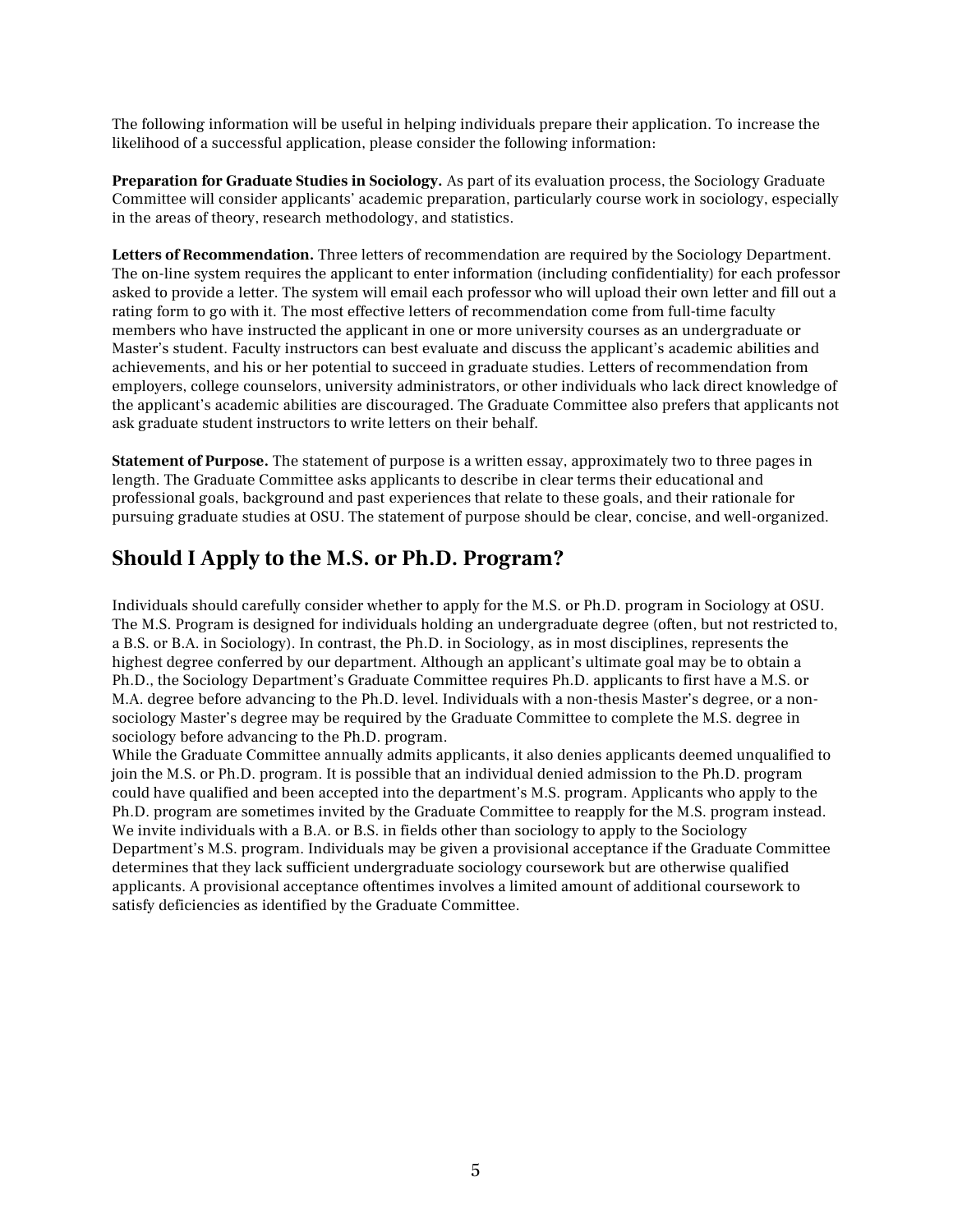# **Graduate Student Information**

### **Beginning the Program**

Incoming graduate students should contact Dr. Michael Long, Director of the Graduate Program, after arriving on campus. Dr. Long serves as temporary advisor for all new students and assists them in planning their Fall and Spring Semester schedules. Departmental orientation meetings are held shortly before the Fall Semester begins for beginning and continuing graduate students, for research assistants, and for teaching assistants. Notification of the dates and times of these meetings will be e-mailed to students awarded an assistantship as well as announced at the beginning of the Fall semester. Incoming students will also enroll in the 1-hour Sociology Proseminar (SOC 5001) during the first fall semester of their graduate studies. The Proseminar serves to introduce new graduate students to the Sociology Graduate Program and faculty.

The Office of International Students and Scholars (ISS) assists international students each Fall Semester by providing transportation from Will Rogers International Airport in Oklahoma City to the OSU campus and by holding orientation meetings about the OSU campus and the Stillwater area. For detailed information visit the website at http://iss.okstate.edu/, call (405) 744-5459, E-mail: <**su-iss@okstate.edu**> or write: **International Students and Scholars, Oklahoma State University**, **076 Student Union**, **Stillwater, OK 74078-8467**, **USA.** 

### **Departmental Assistantships**

**TA and RA.** Acceptance in the graduate program does not guarantee financial assistance from the Department of Sociology. Teaching Assistantships/Associateships (TAs) and Research Assistantships/ Associateships (RAs) are awarded on the basis of academic merit rather than financial need. RA opportunities are typically less common than TA opportunities; RAs normally assist faculty in some research endeavor. Department research or teaching assistantships are awarded each year on a competitive basis. Teaching assistants are M.S. students who normally assist faculty in the classroom. Teaching Associates are Ph.D. students who may assist faculty, or teach a course of their own (most often SOC 1113: Introduction to Sociology). For TAs/RAs, full-time enrollment for the Spring and Fall semesters is based on the percentage of employment. For students employed 50% (half-time) or greater, full-time enrollment for the Spring and Fall Semesters is considered six credit hours and three credit hours for the summer semester. The TA/RA award also includes a tuition waiver provided by the Graduate College. The tuition waiver covers all required credits for the MS or PhD program, but it does not cover fees or courses taken after reaching the required number of credits for the program. TAs/RAs will also receive health insurance through OSU for the duration of the award.

**Duration and Continuation of Awards.** No more than four years of half-time support (20 hrs/week) as a teaching or research associate is available to doctoral candidates and two years of half-time support (20 hrs/week) as a teaching or research assistant for master's candidates. Up to six years of support is available to students who complete their M.S. degree in Sociology at OSU and continue to pursue their Ph.D. at OSU. The Graduate Committee evaluates applicants and recommends TAs/RAs on a year-by-year basis. Awards for subsequent years are contingent on continued academic achievement in the Sociology Graduate Program and favorable evaluations as a TA/RA. In general, poor academic performance (e.g., poor grades, incomplete courses, failure to pass comprehensive exams) may result in the withdrawal of funding as a TA/RA.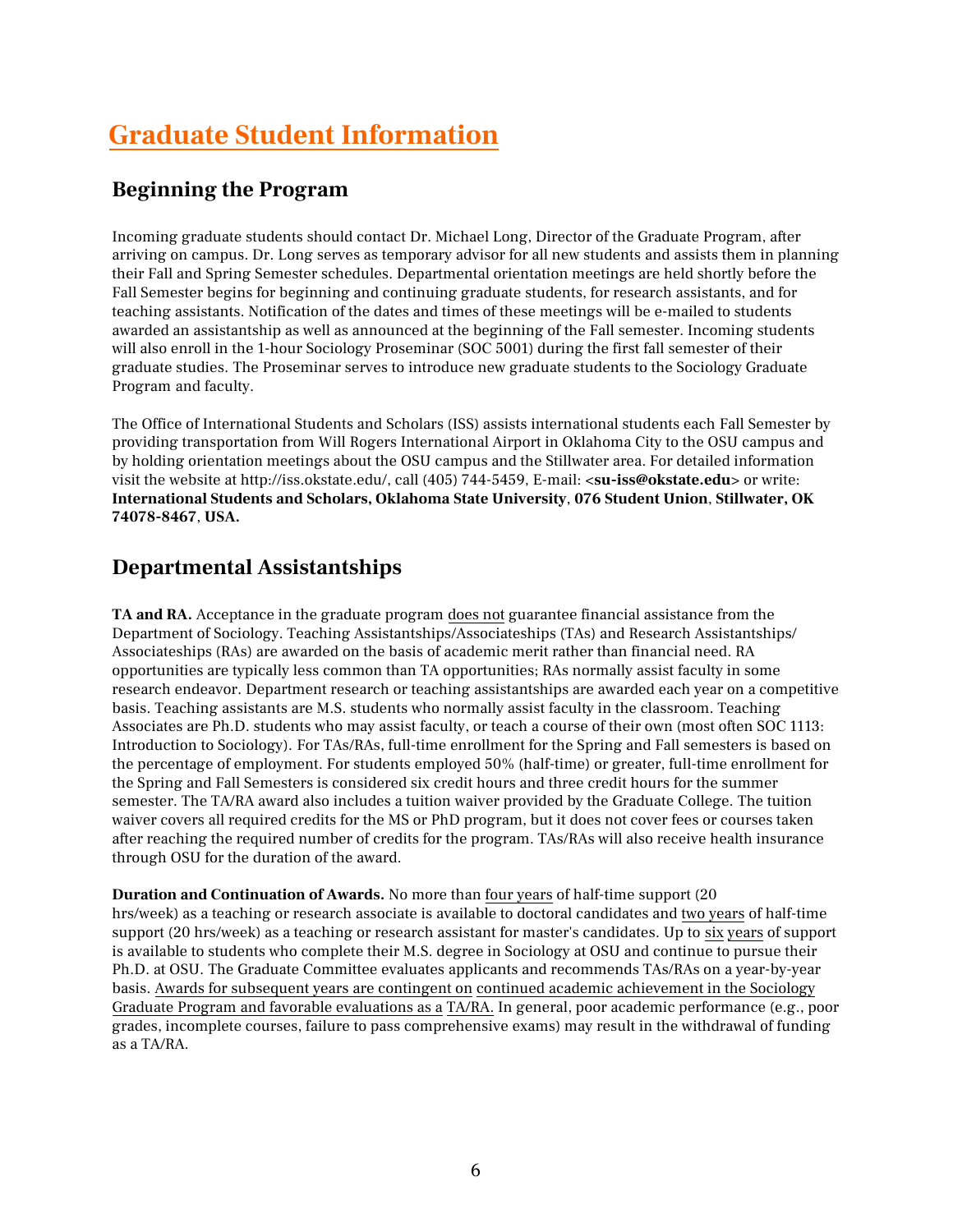**TA Training.** The department provides training and individual experience in teaching methods. Students are expected to complete continuing teaching education through the department, the Graduate College, ITLE, and other resources as appropriate. Beginning M.S. and first year Ph.D. students may participate in the department's undergraduate program as Faculty TAs. Their duties may include constructing and grading exams, leading discussions, and occasionally delivering a lecture. Ph.D. students beginning their second year usually have the opportunity to teach courses at the freshman level as a Teaching Associate. They may also have an opportunity to teach courses as an Instructor near the completion of their program.

**Employment Information for International Students**. It is the policy of Oklahoma State University that all persons employed as members of the faculty, as graduate teaching assistants or graduate teaching associates, or for any other assignments involving oral instruction be proficient in spoken English. Nonnative English speaking students who have been offered a teaching assistantship must determine eligibility. The test score is used as a condition of employment and is not a condition for admission to the Graduate College. Further information about the ITA exam can be found at this web address: https:// gradcollege.okstate.edu/ita.

### **Tuition Waivers**

Each year the Graduate College allocates funds for tuition waiver programs for department use as financial aid to graduate students (TAs/RAs automatically receive tuition waivers as described above). The Director of the Graduate Program will review the eligibility criteria for each applicant and recommend eligible students for these programs. All recipients of these awards must be enrolled full-time in a degree program and must remain in good academic standing for the duration of the award. Tuition waiver forms must be completed on-line prior to the start of each semester.

# **Graduate Curriculum**

## **Overview**

The goal of the M.S. and Ph.D. programs in sociology at OSU is to prepare graduates who have the capacity to develop and communicate original scholarly contributions to sociology. This goal emphasizes the belief that sociological perspectives are necessary for the understanding of all areas of modern life. A series of graded experiences including required seminars, directed studies, and exams through the student's thesis are provided to assist students in developing this goal. Upon graduation, you will have completed an original contribution to the discipline in the form of your dissertation or thesis and be ready to start a career of scholarly research, publication, and teaching.

**Core Curriculum.** During the first two semesters of full-time course work students are required to take classes in basic theory, methods, and statistics to acquire an understanding of the theoretical perspectives and methodologies in sociology. The course work provides an overview of the discipline from its founding to contemporary issues and debates.

The department believes that research is learned through close interaction with faculty members in the student's areas of interest. Students become familiar with the types of data and models used in their specific areas and develop an understanding of the pitfalls researchers encounter. Research assistantships may be used to enhance the research apprenticeship of students.

**Ph.D. Curriculum: Comprehensive Areas.** Beginning the second year of study, doctoral students are expected to specialize in selected areas of sociological inquiry. The Department has developed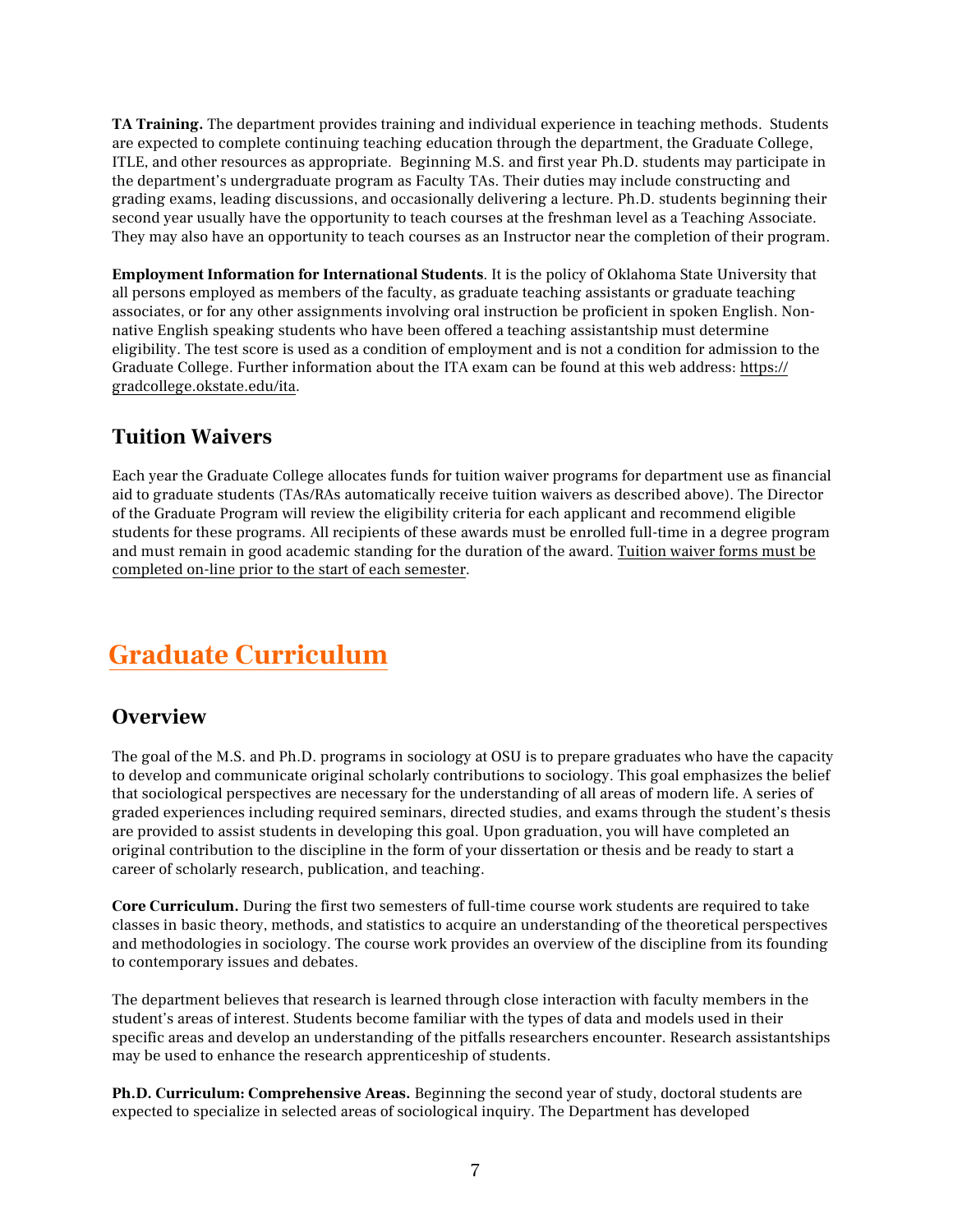courses of study that allow students to pursue their immediate interest. Doctoral students must specialize in two specialty areas.

The department has concentrated its interests into five major areas of concentration. These areas provide a broad identification of the major research and teaching interest of the faculty. Each doctoral student must complete six hours of course work in each of the two areas and pass a written comprehensive examination. Each comprehensive area has a committee of graduate faculty who are experts in that area and who serve to orient each student to, and subsequently examine each student in that area. It is important that students take seminars under the faculty involved in their comprehensive areas and it is assumed that faculty from these areas will be selected to sit on the students advisory/thesis committee.

**M.S. Curriculum.** The M.S. in Sociology is a degree that focuses on theory, methods and statistics and includes no required area of concentration. The nine hours of electives for the M.S. degree should include sociology course work that will assist the student in formulating their Master's thesis.

### **Advisor and Thesis/Dissertation Committees**

At the beginning of a student's program the Director of the Graduate Program will serve as the student's temporary advisor. The temporary advisor will assist the student in selecting appropriate courses. Beginning the second semester of full-time enrollment each student, in consultation with the Director of the Graduate Program, will select a chairperson and begin to develop an advisory committee of Graduate Faculty. Master's candidates must select a committee of three Graduate Faculty members from the Department of Sociology. Doctoral candidates must select a committee of four Graduate Faculty members including three from the Department of Sociology and one from another department. The duties of the chairperson and members of the Advisory Committee include providing general advice to the student and to assist them in selecting courses to complete the on-line Plan of Study for their degree program. After the Plan of Study has been approved and signed by the committee members and the Department Head, a copy is filed in the Graduate College for approval by the Dean of the Graduate College. For M.S. students, the original Plan of Study must be submitted to the Graduate College prior to the completion of the second semester (excluding summer sessions) of enrollment. For Ph.D. students, the original Plan of Study must be submitted to the Graduate College prior to the end of the third semester (excluding summer sessions) of enrollment. Changes can be made in the Plan of Study with the approval of the Advisory Committee and the Dean of the Graduate College. A final, approved plan must be filed at the beginning of the semester in which the degree is to be conferred.

The Advisory Committee generally becomes the student's thesis (Master's or Ph.D.) committee and the chair of the Advisory Committee will usually serve as the chair of the thesis committee. The chair of a doctoral thesis committee must be a Full Member of the Graduate Faculty. A Full Member or an Associate Member of the Graduate Faculty can serve as chair of a Master's thesis committee. Committee are intended to assist the student in the preparation for comprehensive examinations, in the planning and conducting of the thesis/ dissertation research, in the writing of and passing upon the thesis/dissertation, and conducting the final examination. Changes in the composition of the thesis/dissertation committee may be made as the students plans change.

## **M.S. Course Degree Requirements**

**M.S. Sociology – Thesis Option.** The M.S. Sociology degree (thesis option) requires a minimum of 31 hours of course work. At least 15 hours must be at the graduate 5000 level, exclusive of thesis or individual research courses. The specific requirements are listed below. Please see the "Core Requirements Sheet" for a list of the course options available in each of these categories.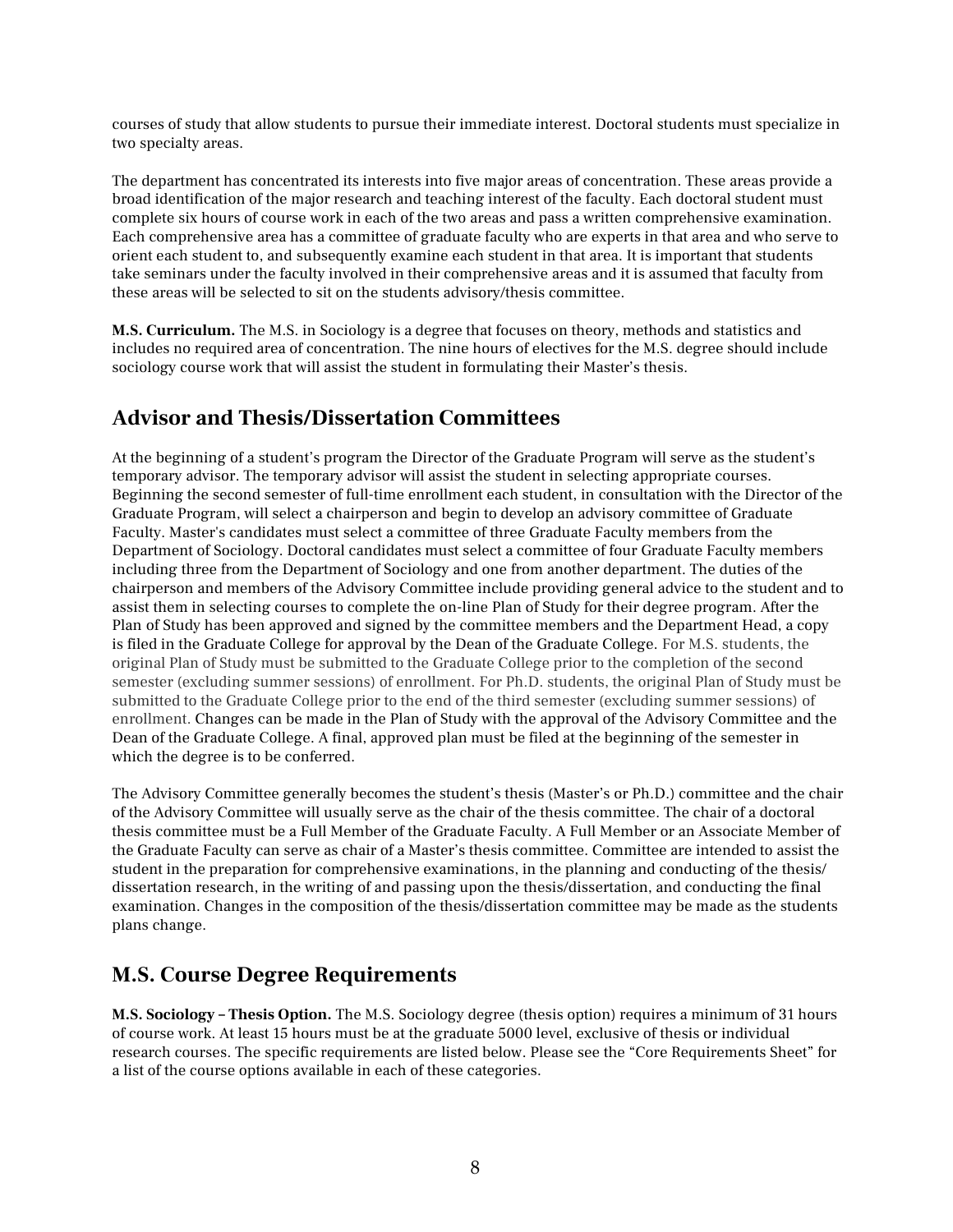- **Sociological Theory 3 hours**
- **Social Research Methods 6 hours**
- **Statistics 3 hours**
- **Additional Sociology Courses 12 hours**
- **Thesis 6 hours**
- **Proseminar – 1 hour**

**M.S. Sociology – Non-Thesis Option (terminal degree**). The M.S. Sociology degree, non-thesis option, requires a minimum of 32 hours of course work. At least 22 hours must be at the graduate 5000 level. The specific requirements are listed below. Please see the "Core Requirements Sheet" for a list of the course options available in each of these categories. Students on the non-thesis track will complete a creative component project as designated by the student's graduate committee.

**Please Note:** Students on the non-thesis track will be given low priority for departmental funding. In addition, students on the non-thesis track will not be eligible for consideration for the Ph.D. program in Sociology at Oklahoma State University.

- **Sociological Theory 3 hours**
- **Social Research Methods 6 hours**
- **Statistics 3 hours**
- **Creative Component (SOC 5013) – 3 hours**
- **Additional Sociology Courses 16 hours**
- **Proseminar – 1 hour**

#### **Ph.D. Course Degree Requirements**

**Ph.D. in Sociology.** The Ph.D. requirement is a minimum of 91 semester credit hours beyond the baccalaureate degree or 60 hours beyond the master's degree. At least 30 hours beyond the master's degree must be earned from course work at the 5000 or 6000 level excluding graduate credit for thesis and individual research courses.

- **Sociological Theory, 6 hours, 5000 or 6000 level**
- **Research Methods/Statistics 15 hours as outlined in basic core requirements**
- **Two Comprehensive Areas, 12 hours total at 5000 or 6000 level (6 hours or more in departmental seminars in each of two selected comprehensive areas)**
- **Electives, 8-11 hours**
- **Doctoral Thesis, 15-18 hours (minimum 15)**
- **Proseminar – 1 hour**

#### **Ph.D. Comprehensive Examinations**

Each student is required to successfully complete two written comprehensive exams. Comprehensive exams are designed to assess a student's knowledge of two identified areas of specialization (e.g., crime and deviance, environmental sociology, inequality, social movements, or social psychology). Students should have taken at least 3 hours in the desired specialty area before establishing their exam committees. Consistent with the advanced scholarship expected of doctoral students, respondents will be expected to be conversant not only with material covered in graduate seminars, but also to be familiar with the wider literature concerning the particular area of specialization.

Exams will be administered and graded by a student-selected comprehensive exam committee made up of three faculty members - a committee chair and two additional readers, within the chosen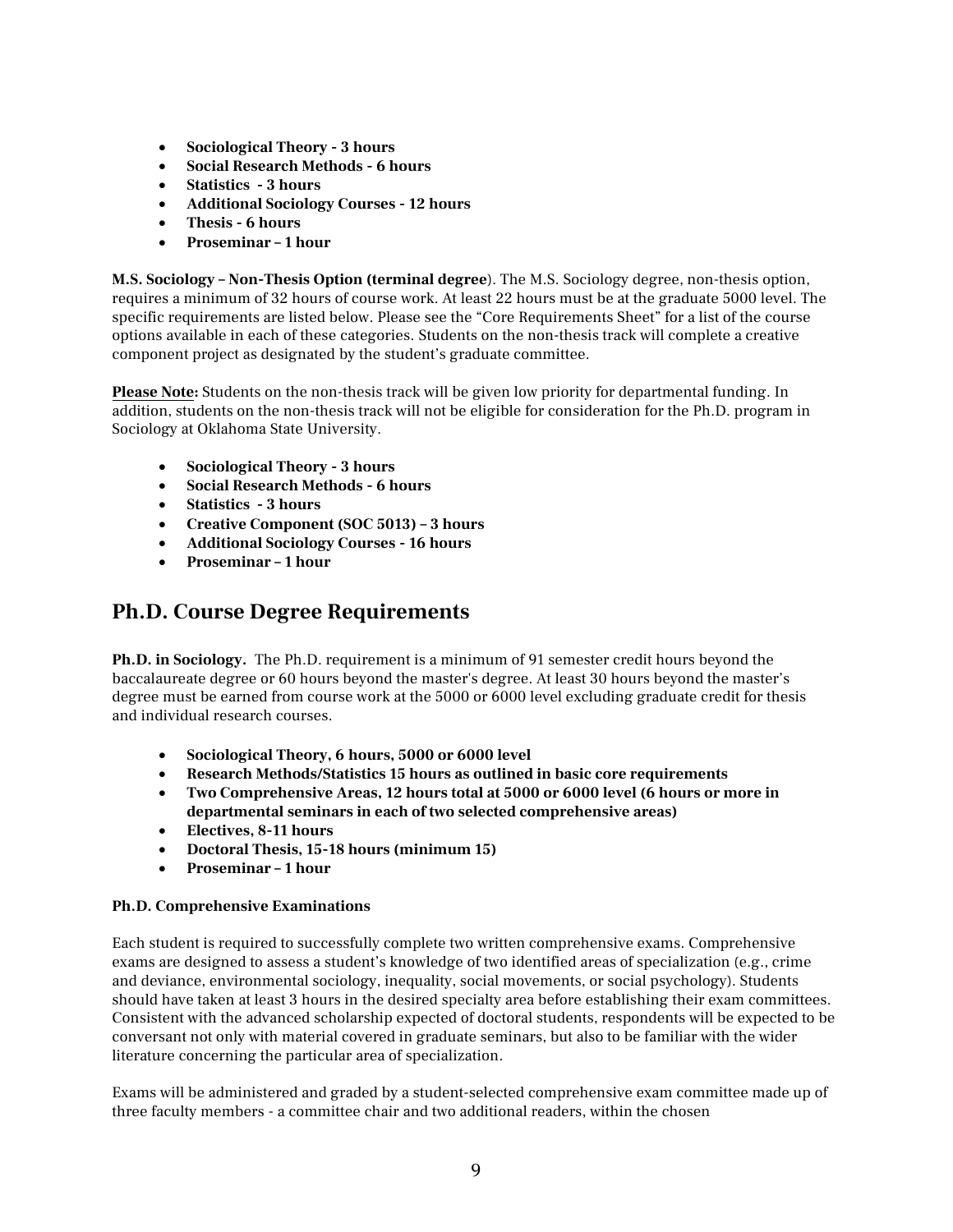specialty areas. Students wishing to make timely progress in our program should begin forming their committees and crafting their reading lists as early as the end of the fall semester of their second year in the PhD program. However, the committee must be formed a minimum of one full semester prior to the exam date. For the student's second comprehensive exam, they must select at least one committee member that did not serve on their first comprehensive exam committee. Comprehensive written examinations may be taken at any point during the year, contingent on the committee's availability. Students should plan to engage in communication with their committee chair and members throughout the comprehensive exam process.

In semesters in which comprehensive exams are taken, students must be enrolled for at least two credit hours and must notify Barbie Teel and the graduate director when they set an exam date in collaboration with their committee.

#### **Exam Format**

Comprehensive exams will operate using two formats. Students must take at least one exam in the 72 hour take home exam format. Exams may not be taken simultaneously, and the second exam may only be taken after successful completion of the first. Students should plan to work with their committees to agree on format and topics for each of their exams.

#### Option #1: 72 Hour Take-Home Exam Format

The purpose of the take-home exam is to synthesize theoretical and empirical research to demonstrate a deep understanding of how existing research in the specialty area fits together. Students should not simply summarize key findings without presenting an argument and offering critical analysis. Students will identify a chair and two committee members and work to put together a reading list of relevant material in preparation for the exam. Reading lists should be finalized by the full committee no less than two months prior to the anticipated exam date. Students will be expected to answer three questions. Although students may be asked by their committee chair to submit a list of potential exam questions, students will not have access to the final exam questions in advance. Answers should be approximately 9-10 pages per question for a total of about 27-30 double spaced pages (maximum of 10,000 words).

#### Option #2: Formal Paper Exam Format

The purpose of the formal paper option is to give the student an opportunity to show their expertise and facility with material in their field by developing a publishable paper in their area of specialization. Students will select and work with their committee to agree on a paper topic and compile a tentative reading list (the list may change in the course of writing the paper). With the committee's approval, students may revise or extend prior work—including, but not limited to, course papers, theses, and publications—so long as substantial changes are made. Students are required to provide the committee with a copy of all previous drafts, as well as any instructor or peer feedback that they have received, before the paper topic is approved. Failure to disclose previous work will result in an automatic failure of the comprehensive exam.

The student will have four months to complete one of the following:

- 1) A critical review of the literature (e.g., an Annual Review of Sociology article)
- 2) A newly developed theoretically-informed empirical paper (e.g., an article in a top generalist or specialty journal)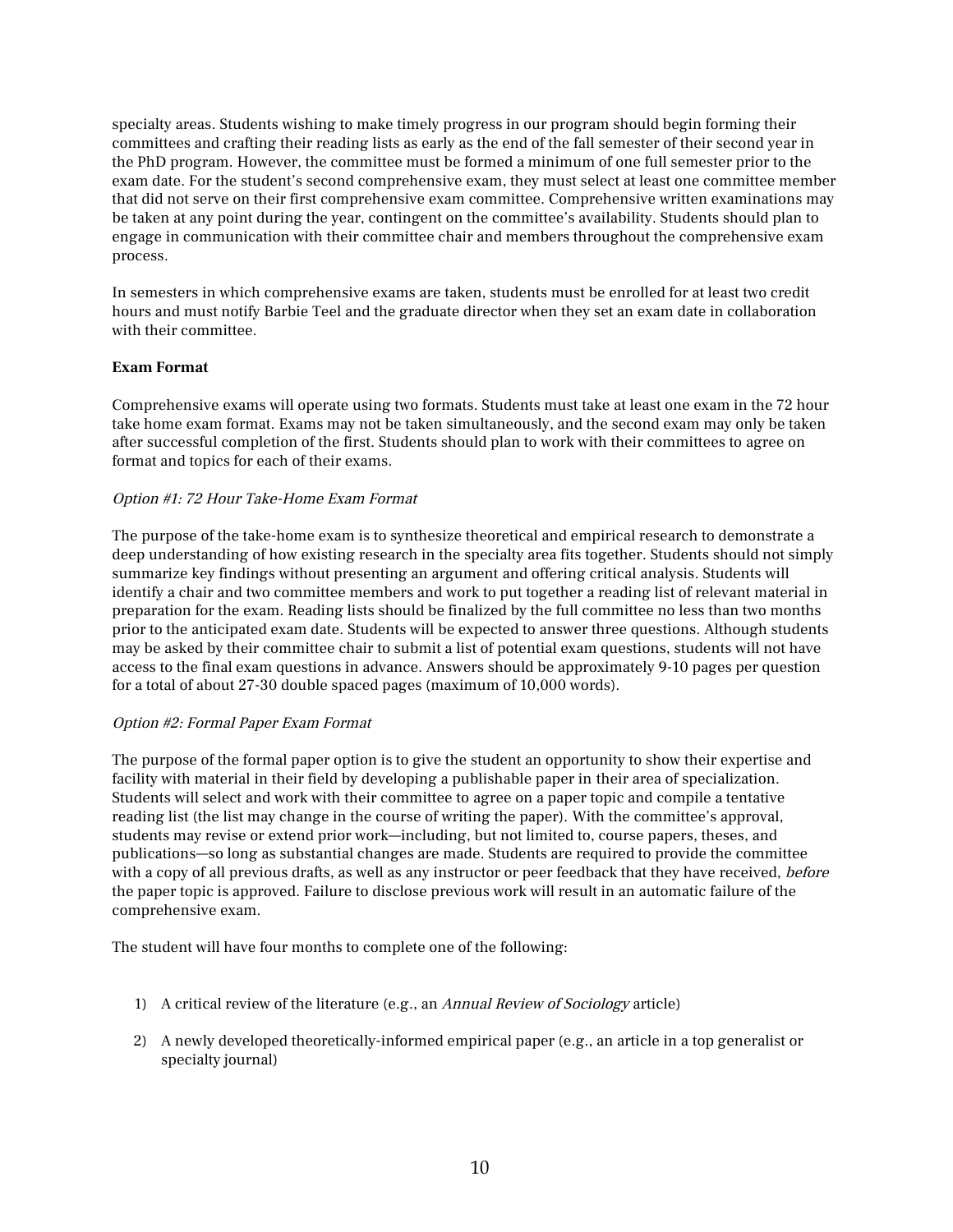3) A paper developing a new substantive theory or synthetic contribution (e.g., an article in Theory & Society or Sociological Theory)

The paper should be approximately 27-30 double spaced pages (maximum of 10,000 words) in length, not including references.

#### **Assessment**

Based on the assessment of each exam, the Committee must reach one of the following conclusions: Pass with Distinction, Pass, Revise and Resubmit, or Fail.

In the case of the 72 Hour Take Home exam, a student may be asked to revise and resubmit an unsatisfactory question. The Committee will provide the student with feedback aimed at helping the student understand why the original answer was deficient. Revisions must be completed and resubmitted to the Committee within one week of being asked to revise and resubmit that question. Students will be given only one opportunity to revise substandard work. If the revised material is not up to the Committee's standards, then the student fails and is required to retake the entire exam.

In the case of the Formal Paper exam, a student may be asked to revise and resubmit the paper in full. In the event of this, the student will have one month to revise the paper based on the committee's feedback and re-submit it for the final decision of pass or fail. Students will be given only one opportunity to revise substandard work. If the revised material is not up to the Committee's standards, then the student fails and is required to retake the entire exam. Students should be encouraged to submit successful papers to a peerreviewed journal after passing the exam.

#### **Failure to take or complete a scheduled comprehensive exam is equivalent to failing the exam.**

Students who fail a comprehensive examination a second time may petition the Graduate Committee to take the exam a third time. Students will have two weeks from the date of notification of a failed exam to petition the Graduate Committee in writing to request a third attempt. If the petition is approved, the exam must be taken within three months. No comprehensive examination may be taken more than three times. Requests for exceptions to the stated rules, procedures, or policies on comprehensive examinations will only be granted under very special circumstances, and require that a written petition and appropriate documentation be presented to the Graduate Committee from the student and the student's committee chair. The denial of a student's petition, or a student's failure to pass a comprehensive written examination a third time, will result in dismissal from the Department of Sociology's Ph.D. Program.

#### **M.S. Thesis & Ph.D. Dissertation**

The student prepares the Master's thesis or doctoral dissertation in close consultation with the Chair of their thesis committee and other members of the committee as necessary. The student, in consultation with the committee chair, shall choose a thesis topic and prepare a research proposal. Copies of the proposal must be made available to members of the Committee and a meeting scheduled for committee input.

#### **Oral Defense**

When the final draft of the thesis is accepted by the student's committee, the oral examination of the thesis may be scheduled provided the candidate has furnished copies of the final draft to all Committee members before the examination. The oral examination is primarily a defense of the thesis. If the defense is judged inadequate, the committee will decide about reexamination.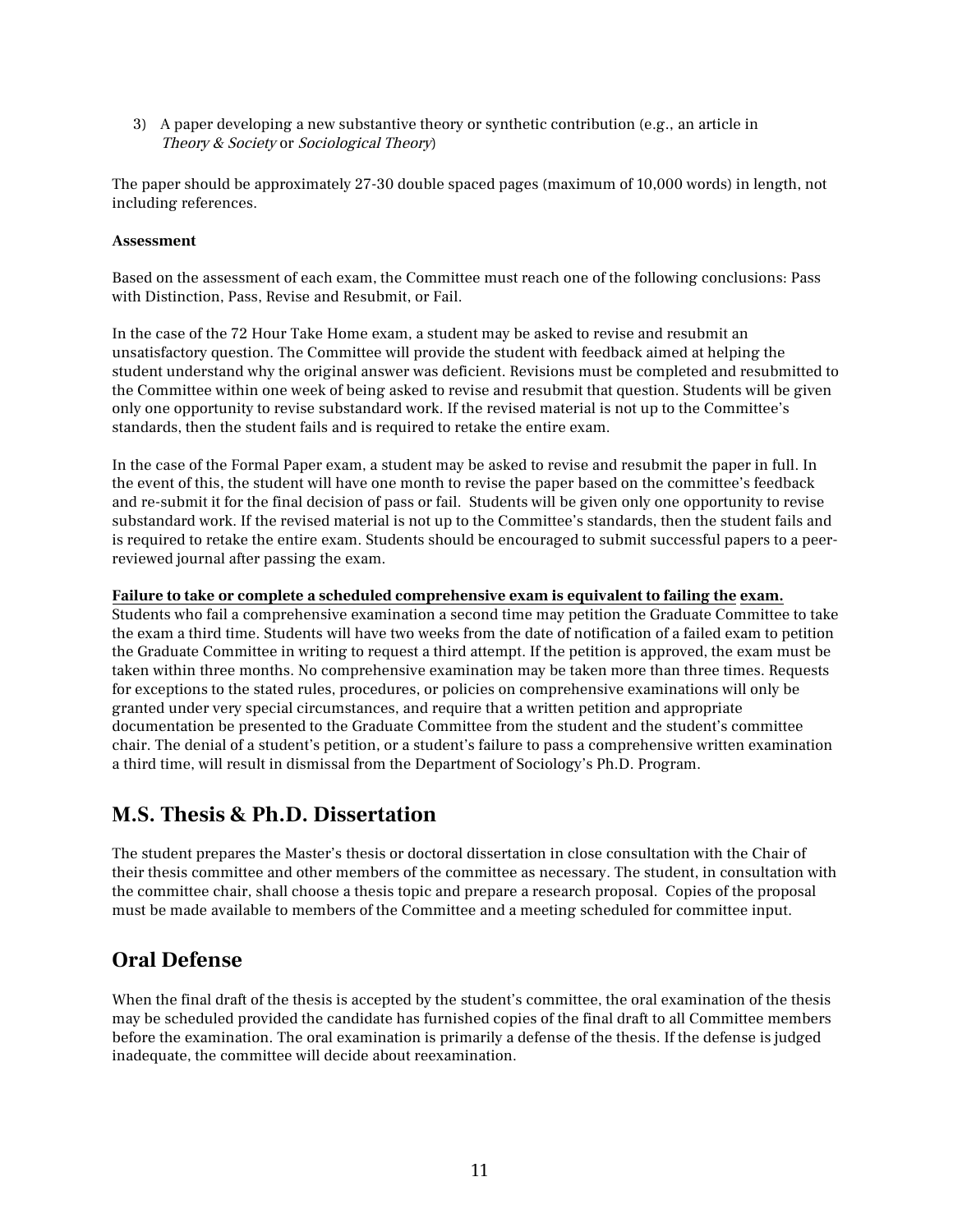#### **Some Important Graduate College Policies**

**(These descriptions come from the OSU Course Catalog, "Graduate College", section)** 

**Annual Review of Student Progress.** The graduate program in which a student is seeking a graduate degree will provide a mechanism for assessing the student's progress towards degree completion at least once annually. If the student is assessed not to be making adequate progress, then a specific plan to address and correct any inadequacies in progress will be prepared in a written document provided to the student and the dean of the Graduate College annually by June 30. Failure to correct these inadequacies may result in termination from the graduate program and/or Graduate College.

#### **Enrollment Policies**

**Initial and Continuous Enrollment Policy.** A prospective student must enroll for courses at OSU within the time specified in his or her admission letter to retain active status. A prospective student who does not conform to these conditions must reapply for admission.

Any student who interrupts enrollment for one year (i.e., a consecutive period of one fall semester plus one spring semester plus one summer term) must re-apply for admission, and will be subject to the regulations in effect at the time of reapplication. See section 6.6 below for additional doctoral candidacy enrollment requirements.

#### **Full-Time Enrollment.**

To be considered enrolled full time, a graduate student must be enrolled in at least nine hours in either fall or spring semester and at least four hours during the summer sessions. Full-time enrollment for Graduate Teaching/Research Associate/Assistants (GTAs/GRAs) with a 0.50 FTE appointment is at least six hours in either fall or spring semester and at least two hours during a summer session.

**Minimum and Maximum Enrollment.** Students are required to be enrolled in at least two credit hours in each semester in which they are using physical or faculty resources of the University. (Students holding graduate assistantships should note that additional requirements apply; see below.) Regardless of the number of hours taken, a student may not enroll in more than 12 (16 for the Spears School of Business graduate programs) credit hours in the fall or spring semester without permission of the dean of the Graduate College. During the summer session, a student may not enroll in more than nine credit hours taken in any session during the eight-week summer period. No more than three credit hours can be taken during the first summer session (intersession). Summer intersession is defined as any course that begins after the end of the spring semester and ends prior to the beginning of the eight-week summer session. For any short course session less than eight weeks in length, enrollment shall not exceed one credit hour for each week.

International students on F-1 or J-1 visas must maintain full-time status (as defined above) during the first semester of enrollment, and during each fall and spring semester thereafter.

**Graduating Semester Enrollment.** Each degree-seeking graduate student must be enrolled in at least two hours of courses eligible for graduate credit during their graduating semester (defined as the semester in which they satisfactorily complete all degree requirements). However, a student would not need to be enrolled during their graduating semester if they meet the following conditions: 1) has been assigned an "Incomplete" (grade of I) in a non-research or creative component course; 2) the course is required for graduation; and, 3) the course in which the incomplete was received is the only graduation requirement left to fulfill. Students must enroll in research, thesis, or dissertation hours, as appropriate, during each semester in which they are involved in research leading to a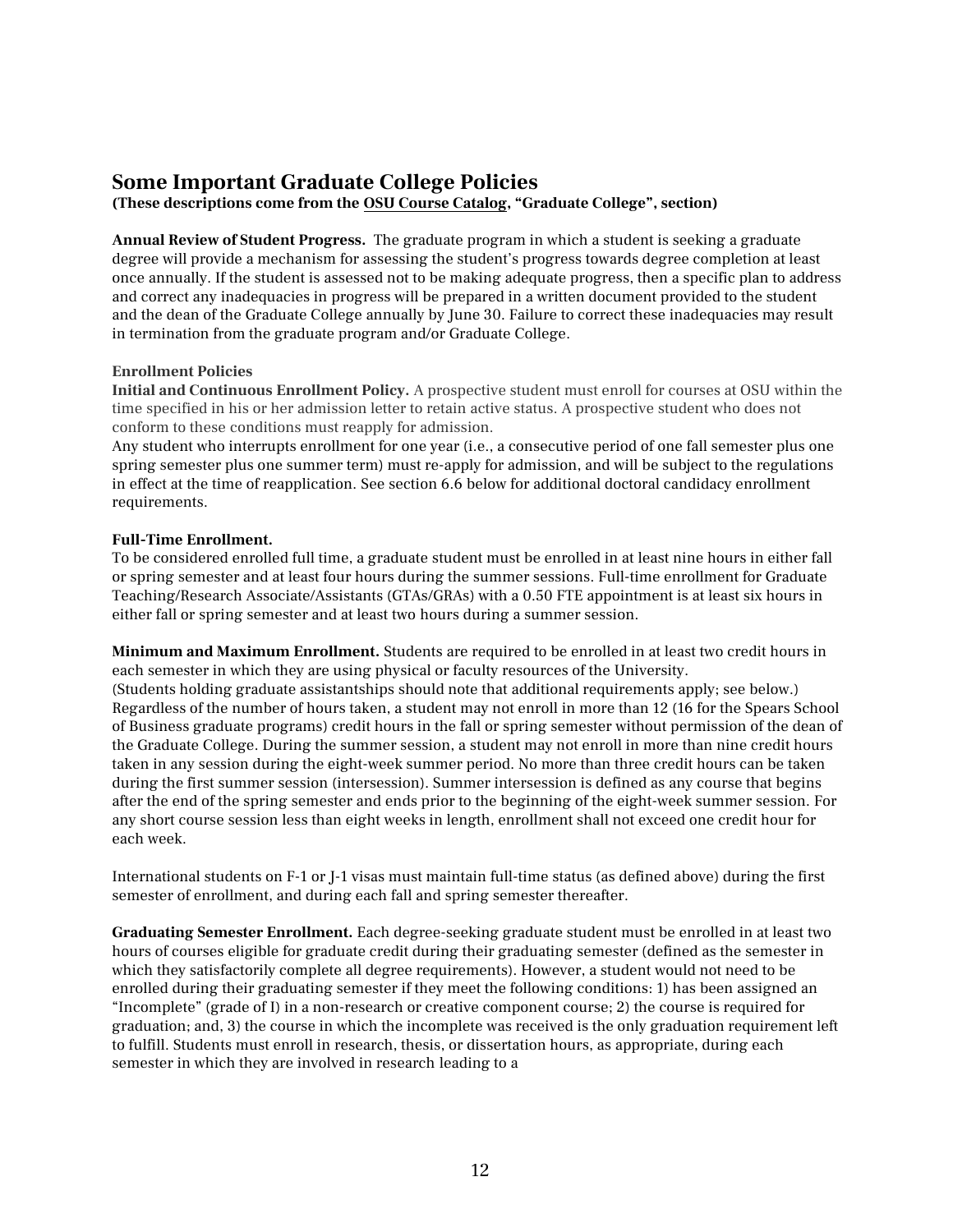thesis or dissertation, irrespective of the number of credit hours of such courses either required or permitted for the degree.

**Master's Degree Enrollment Requirements.** Students with a fall (spring/summer) graduating semester who have research courses (i.e., courses numbered 5000) on their approved Plan of Study must satisfactorily complete no fewer than six hours of courses eligible for graduate credit during the calendar (academic) year which includes the graduating semester. As an example, a student wishing to graduate in a fall semester must be enrolled in a total of at least six hours for that fall semester plus the preceding spring semester and summer session. Doctoral students meet this requirement by virtue of the Doctoral Candidacy Enrollment Requirements noted below.

**Doctoral Candidacy Enrollment Requirements.** Doctoral students who have completed the requirements for admission to doctoral candidacy and had their "Admission to Doctoral Candidacy" form approved by the Graduate College may enroll for a minimum of at least two credit hours during any term and be considered full-time. This post-candidacy reduced enrollment option applies to all qualified graduate students, including GTAs, GRAs, international students and veterans receiving VA benefits. A student is normally expected to enroll primarily in research hours or in program-approved courses after being admitted to doctoral candidacy.

Continuous enrollment post-candidacy is required of all students. Enrollment of a minimum of at least two credits per semester is required for every semester of a student's candidacy (summer session excluded) until graduation. It is ultimately the responsibility of each student to ensure that they meet this enrollment requirement. Students who are not able to maintain active status are strongly encouraged to consult with their program, advisor and the Graduate College to determine whether requesting a Leave of Absence (LOA) is the most appropriate course of action.

**Reinstatement Fee.** Post-candidacy students who do not maintain continuous enrollment will be assessed a reinstatement fee based upon their residency status at the time of last enrollment as follows:

- Resident: \$750/semester (summer session excluded) of non-enrollment
- Nonresident: \$1,900/semester (summer session excluded) of non-enrollment

In addition to the reinstatement fee, students whose continuous enrollment disruption exceeds one academic year also must apply for readmission to the graduate program (see Enrollment).

During the readmission process, previous coursework will be evaluated for applicability in accordance with coursework (10 years) and time-to-degree (9 years) time limits (see Time to Degree Requirements).

Notification of the conditions of readmission and reinstatement will be provided if an acceptance occurs. New program requirements may apply based on the aforementioned enrollment policy. Please note that reinstatement and readmission are not guaranteed and significant challenges may occur that hinder a student's ability to complete a degree after a lapse in enrollment, such as the reapplication process (e.g., new letters of recommendation and unexpired standardize test scores); availability of the same graduate advisor, project and/or grant support; and new/revised program requirements and/or core courses for degree.

#### **Responsible Conduct of Research**

All graduate students must complete Responsible Conduct of Research (RCR) training requirements prior to the submission of a Plan of Study. A student should consult with his/her graduate coordinator as to what these requirements are in his/her graduate program. Graduate programs may impose more stringent requirements. A Plan of Study will not be approved by the Graduate College until the graduate program has [certified RCR completion. Information and University policies regarding RCR can be found at](http://compliance.okstate.edu/rcr/rcr-index) http:// compliance.okstate.edu/rcr/rcr-index.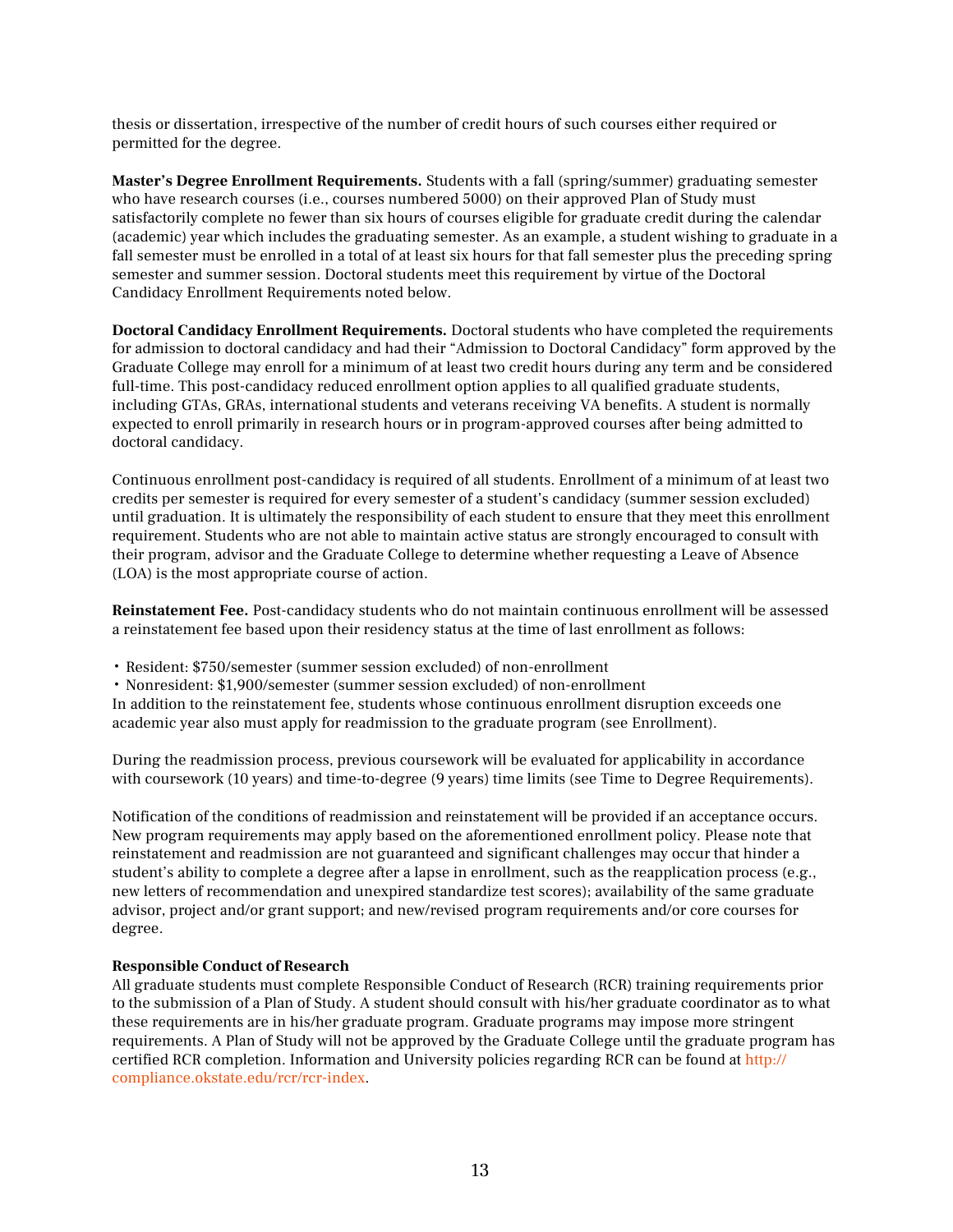**Plan of Study.** The Plan of Study for the degree must be submitted online to the Graduate College prior to completion of the second semester of enrollment for a master's program. The student should develop the Plan of Study with the advisor using the online Plan of Study application [\(http://planofstudy.okstate.edu.](http://planofstudy.okstate.edu/)) The online submission request requires approval by the advisory committee and the student's graduate program with final approval by the Graduate College. The Plan of Study is subject to modification. All changes must have the approval of the adviser and the student's graduate program, and a final Plan of Study incorporating all changes should be submitted to the Graduate College by the posted deadline.

**Time to Degree.** Graduate College matriculation starts when a student first enrolls as an admitted degree seeking graduate student. That date will be used in calculating time limits for degree completion. Students are expected to complete the requirements for a graduate certificate, master's, or specialist degree within seven years from first enrollment after admission to the graduate program. Students are expected to complete the requirements for a doctoral degree within nine years from first enrollment after admission to the graduate program. After that time a student must submit a written petition to the Graduate College requesting an extension of time-to-degree limits. Credit for all courses on a graduate Plan of Study must have been awarded within ten years of completion of all degree requirements. Any exception to these time limits must be approved by the dean of the Graduate College.

**Grade Point Requirements.** Each semester the Graduate College audits the grades of all graduate students. Any student receiving a grade below a "B" will receive a letter of warning from the Graduate College. Students whose cumulative grade point average falls below a 3.0 are subject to being placed on Strict Academic Probation (SAP). Students on SAP may be suspended if they receive any grade below a "B." A student must have a minimum of a 3.0 GPA in all course work and a minimum of a 3.0 GPA in research hours to graduate. The Graduate College calculates GPAs for course work and research hours independently. Failure to meet GPA requirements will result in the student's suspension from the Graduate College.

**Admission to Doctoral Candidacy**. Doctoral students must be admitted to candidacy at least six months prior to completing degree requirements. To be admitted to candidacy, a doctoral student must have (1) an approved Plan of Study on file with the Graduate College, (2) a dissertation proposal or outline approved by the student's graduate committee, and (3) passed all preliminary and comprehensive examinations.

**Graduation Clearance Process**. At the time of enrollment for the last semester or summer session of work toward a degree, graduate students must complete and submit a Graduation Clearance form to the Graduate College before they can submit an Application for Diploma with the Office of the Registrar. The Graduation Clearance form is completed in conjunction with the academic adviser and confirms that a student has met or will meet by the end of the semester in question, all program and Graduate College requirements to earn the degree s/he is seeking. If these requirements are not met, the student must complete a new Graduation Clearance Form and Application for Diploma for a future semester. In order to allow opportunity for any class schedule changes necessitated by the review of the Graduation Clearance Form, this form and the Application for Diploma, should be submitted as early as possible in the graduating semester but no later than the deadlines listed on the Graduate College website.

**Graduate Commencement and Diplomas**. The University holds one Graduate Commencement Ceremony at the close of the fall and spring semesters. Students who plan to meet graduation requirements at the close of the summer session are invited and encouraged to participate in the Graduate Commencement Ceremony at the close of the previous spring semester. Although attendance is not compulsory, the University encourages all candidates for advanced degrees to